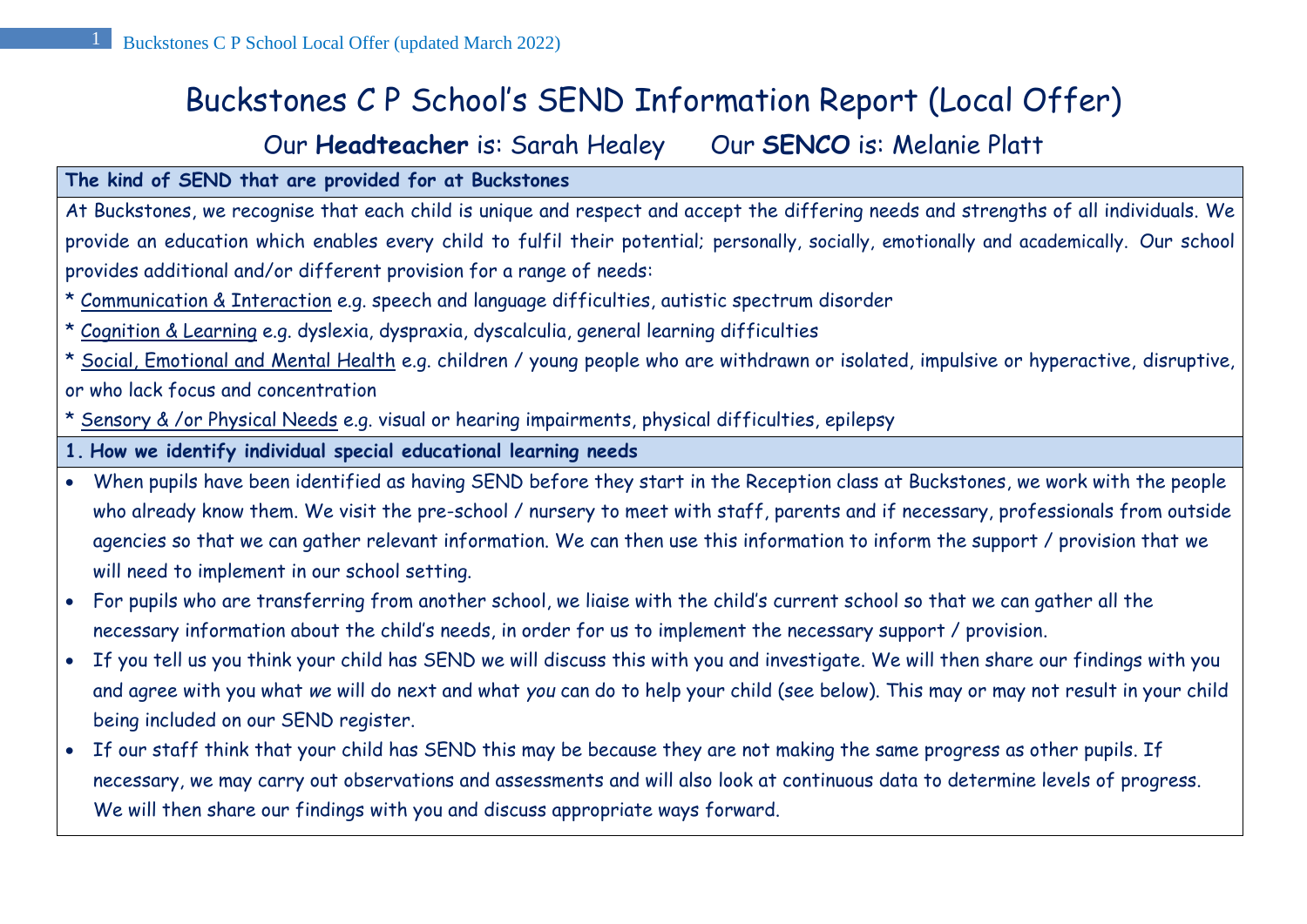- **2. How we involve pupils and their parents/carers in identifying SEND and planning to meet them**
- The involvement of parents in their child's education is vital so we work in partnership with parents to ensure children with SEND make the best possible progress.
- We believe in strong home-school links and you being involved in your child's learning journey. We value the role of parents in assessing their child's learning and behaviour and sharing this information with school.
- Since we seek to maintain an active and equal partnership, we have an open-door policy where parents are able to come and discuss any queries or concerns. These will be dealt with there and then, but may require further appointments (including review meetings) to discuss issues in more depth.
- We discuss any initial concerns about a child with their parent / carer.
- When we assess SEND, we discuss if understanding and behaviour are the same at school and home; we take this into account and work with you so that we are all helping your child in the same way to help them to make progress.
- Pupils are involved in the target-setting process they are aware of the areas they need to work on. All children with SEND have a child-friendly IEP (Individual Education Plan); these targets are reviewed termly and are discussed with parents/carers at pupils' review meetings.
- We use home learning opportunities to repeat and practise the skills children are working on in school; these should present an achievable challenge for each individual pupil.
- When requested, we offer support and advice on how parents / carers can best support their child at home.
- **3. How we adapt the curriculum so that we meet SEND**
- All our staff are trained to differentiate the curriculum, making materials and 'work' more accessible so that every child can access their learning at an appropriate level.
- Classroom activities are modified so that children are able to learn at their own level.
- Pupils have access to adapted resources if needed (see below).
- Where needed, we use additional programmes and interventions in order to support our pupils with SEND; these are used to teach children on a small group or individual basis.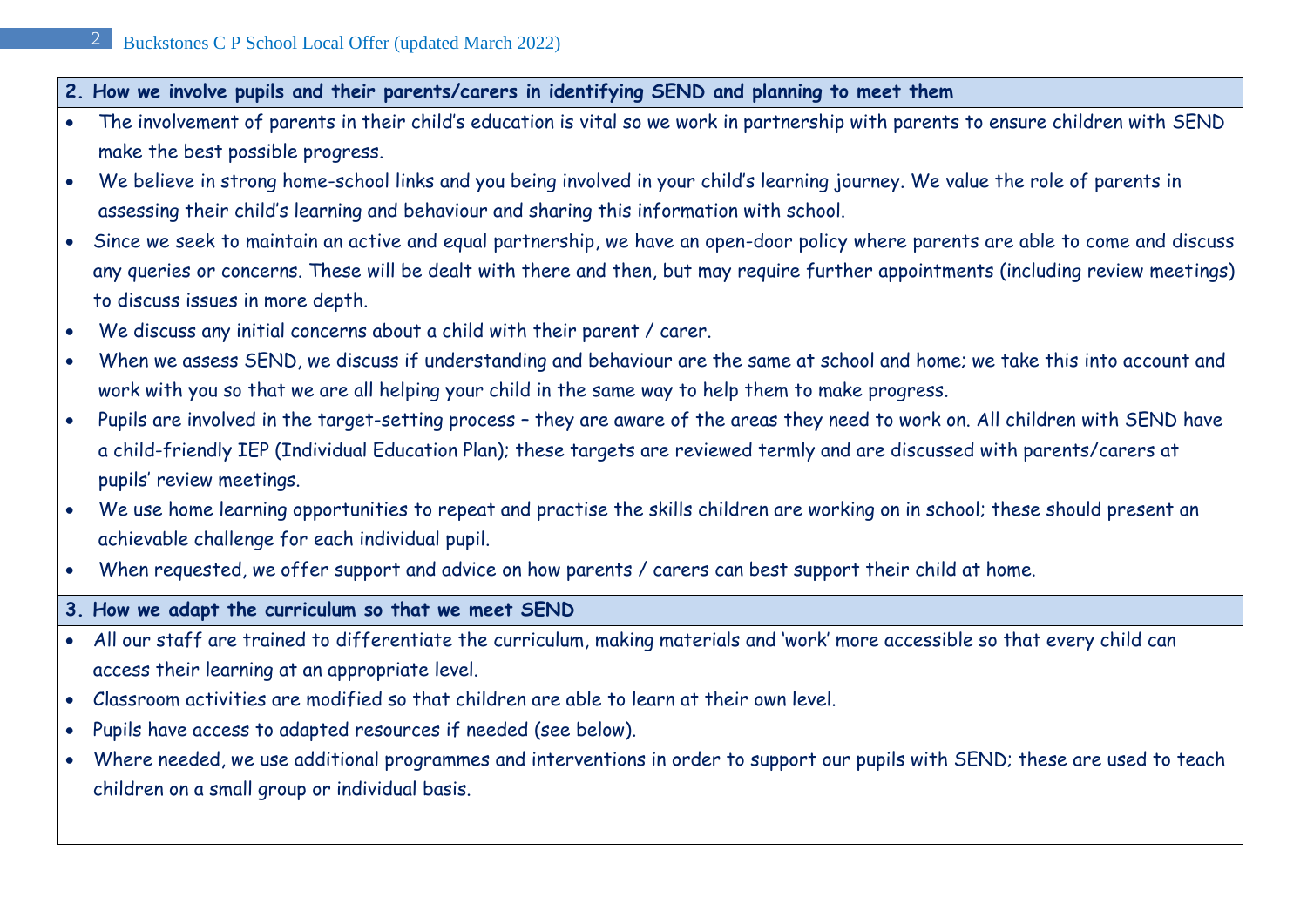#### **4. How we modify teaching approaches**

- Staff are trained so that we are able to adapt to a range of SEND, such as Specific Learning Difficulties, including Dyslexia (SpLD), Autistic Spectrum Disorder (ASD) and Speech, Language & Communication Difficulties (SLCN)
- We use a number of approaches to teaching which incorporate children's different learning styles.
- We have an experienced SENCO who has a postgraduate degree in Specific Learning Difficulties. The SENCO works with all stakeholders and will co-ordinate your child's support and facilitate next steps in their learning.
- Each class has access to a teaching assistant who works alongside the teacher.
- Staff (including teaching assistants) attend training so that they can keep up to date with developments in SEND.
- We work closely with a variety of outside agencies (see below) and ensure that recommendations made by them are fed into children's individual education plans.
- Interventions and extra support take place in or near the classroom where possible, either on an individual or small group basis. Where appropriate, some interventions take place in a quiet area, away from the classroom.

**5. How we assess pupil progress towards the outcomes we have targeted for pupils. How we review this progress so that pupils stay on track to make at least good progress (including how we involve pupils and their parents/carers).**

- We check how well pupils understand and make progress in each lesson.
- Pupils with SEND have individual targets on their child-friendly IEPs; these are reviewed termly.
- Class teachers and the Head teacher meet termly to discuss pupil progress. We discuss what we are doing to make sure all pupils make good progress (*Is there anything else we can do?).*
- For pupils with SEND, teachers discuss progress with parents at regular review meetings. These meetings are led by the SENCO. Outside agencies are invited to attend if appropriate. Parents are also invited to biannual parents' evenings.
- **6. What equipment or resources we use to give extra support**
- We use visual timetables and visual cues for as support for communication for those children who need it.
- We use a range of technology, including iPads, to aid children's learning. A range of software is used to help pupils engage with subjects they find difficult, to practise their basic skills or to become more independent learners.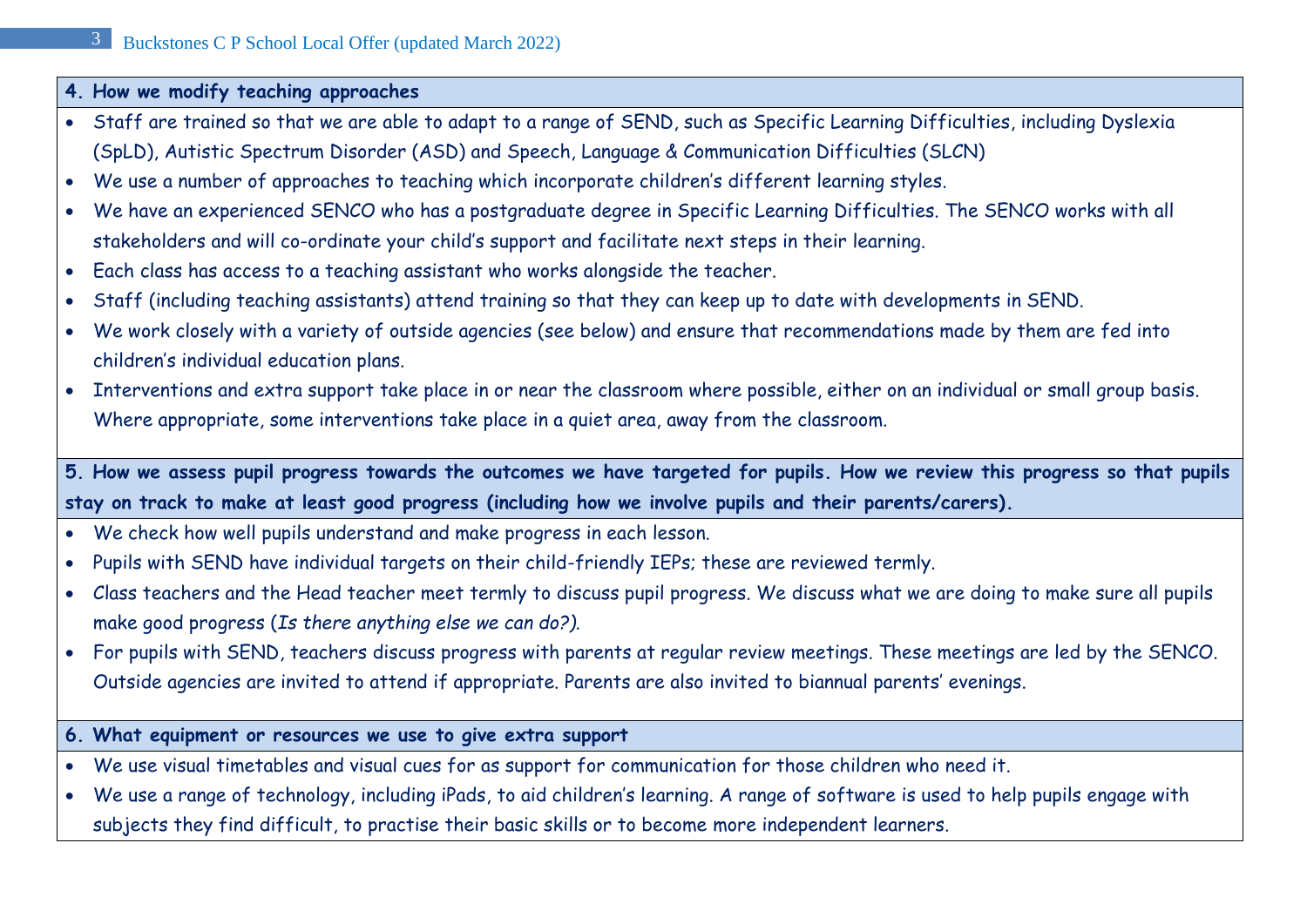• We also have a range of more specialist resources for those children who need it. Examples include: writing frames / scaffolds, timers, pencil grips, sloping writing boards, coloured overlays for reading, adapted scissors, move 'n' sit cushions etc.

**7. What extra support we bring in to help us meet SEND: Specialist services, external expertise and how we work together collaboratively**

- We believe that the key is working together in partnership parents / pupil, school and outside agencies.
- When required, we have access to support from specialist teachers and support staff regarding SEND-related needs e.g. speech, language & communication, autistic spectrum disorder, specific learning difficulties, hearing impairment, visual impairment, behaviour related needs.
- Our school buys into the LA Educational Psychology Service and QEST (SEN Advisory Teachers) through an SLA, but we also work with other local authority services such as the Hearing Impairment (HI) and Visual & Physical Impairment Teams (ViPI) Services.
- There are also times when we seek advice from other services if we believe a pupil needs a specialist referral. These services include the Speech & Language Therapy Service (SALT), Occupational Therapy (OT) and Healthy Young Minds Oldham (formerly CAMHS), as well as Oldham's Community Paediatric Service.
- For some referrals we can refer ourselves directly, but for others, we may need to refer via a third party e.g. the school nurse or Early Help.
- We then use the advice offered by these services to implement strategies and programmes to support each pupil's needs, agree targets, review progress and plan next steps. We also use some of these services to help train our staff.
- Together with the parents and pupils (dependent on their age and ability) we review each pupil's progress. We agree what everyone will do to support the pupil's learning: setting clear targets for the pupil's achievement, agreeing how we will work together and what we will each do, agreeing a date to review how well the pupil is doing and whether we are making a difference, and what the next steps will be.
- **8. Extra-curricular activities available for pupils with SEND**
- We have a number of before and after school activities, which many pupils including those with SEND choose to take part in.
- We have a wide variety of regular educational visits (as well as Year 5 residential); we work hard to ensure the visits we choose are accessible to all, making adaptations for pupils with SEND and providing additional staff to support inclusion on trips if needed.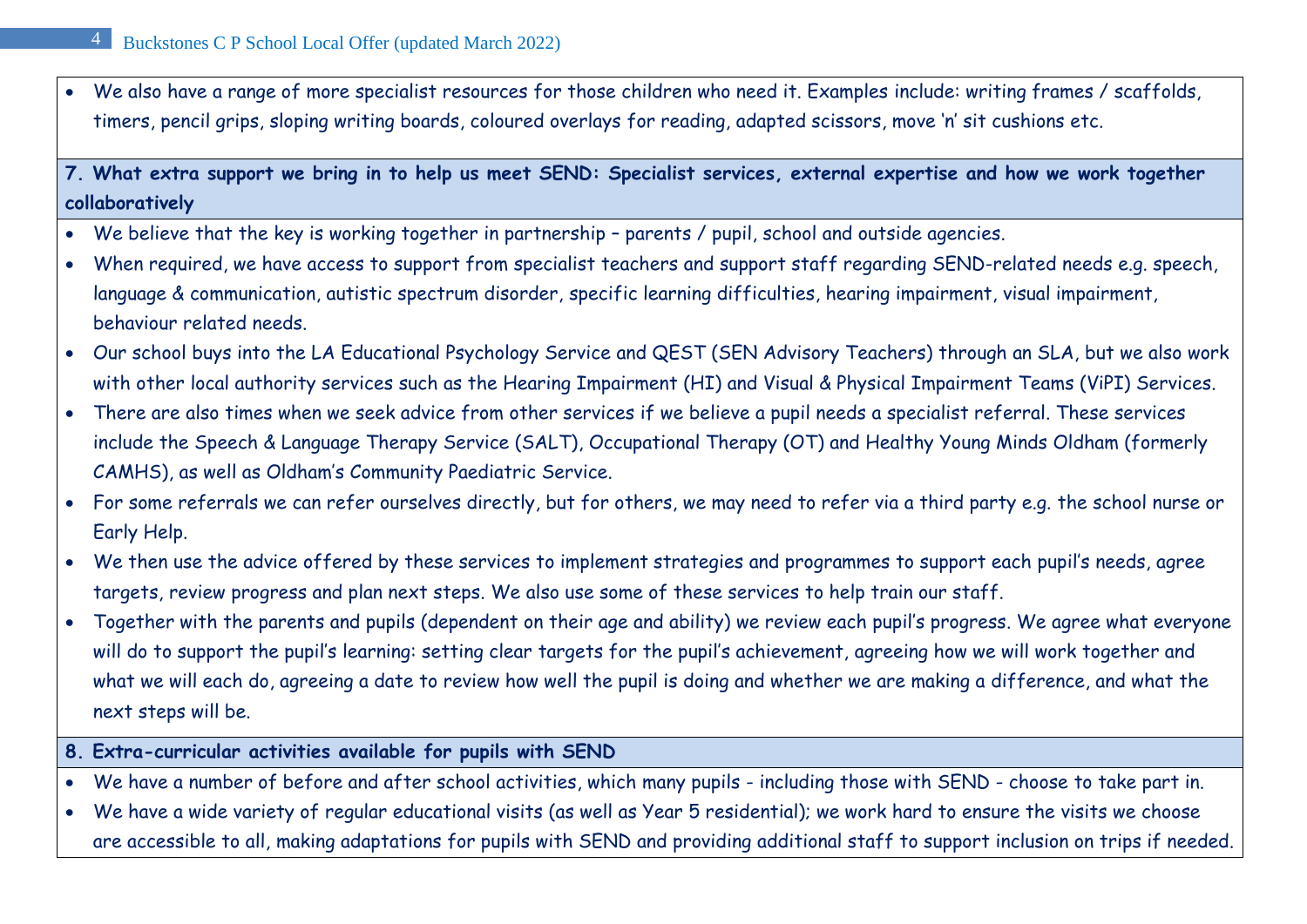• Again, we work in partnership with parents to ensure the inclusion of children with SEND.

#### **9. How we support pupils in their transition into our school and when they leave us**

#### **When a child starts our school in Reception**, we:

- work closely with the nursery setting to ensure a smooth transition for both the child and the family
- attend any review meetings and organise extra visits if appropriate
- offer children and parents the opportunity to visit school in the summer term (story and play afternoons)
- liaise with any external agencies at this time, if necessary.

# **For new pupils transferring to our school:**

- We meet with parents and children before they start at Buckstones in order to ensure a smooth transition.
- Families are encouraged to look around the school and sometimes, additional visits are needed so that children can familiarise themselves with their new surroundings.
- Where appropriate, transition books are used for vulnerable children that includes photos and key information about their new school.
- When children with SEND are admitted into school, or transfer from another school, every effort is made to ensure the relevant information is received as quickly as possible.
- The SENCo liaises with the child's current setting so that we can gather all the necessary information about the child's needs. This information is then shared with the child's new class teacher so that measures for a smooth transition can be put in place.
- Sometimes children join us who were not on the SEND Register at their previous school. In these cases we monitor their progress closely once they have joined us, before inviting their parents in to school to discuss next steps.

# **For children moving on to a new school:**

• Individual SEND information will be passed on to the receiving school.

# **For pupils transferring from our school at the end of Year 6:**

• We liaise closely with local secondary schools to ensure that any transition is as smooth as possible.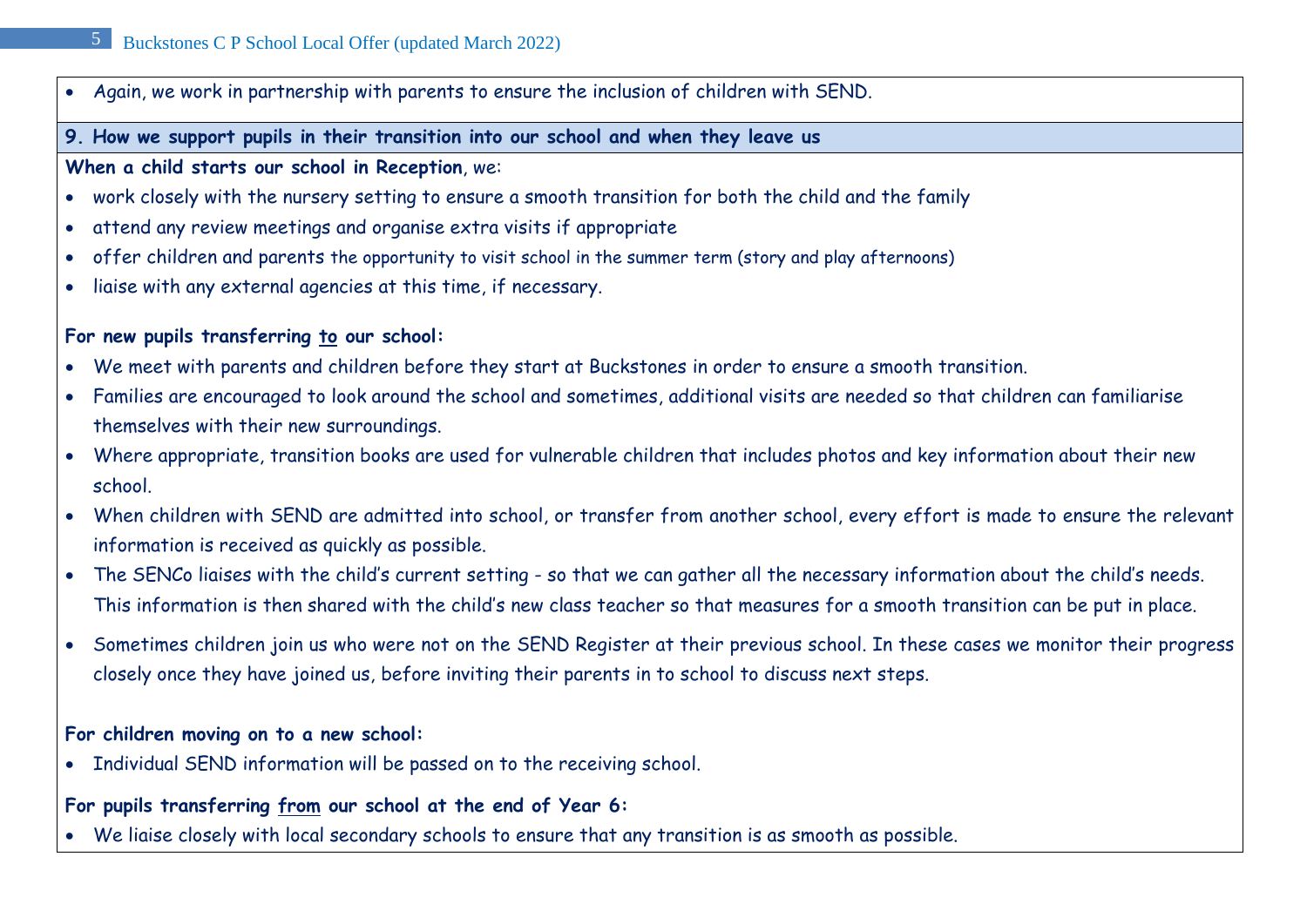- Secondary schools offer information evenings and transition days prior to children moving to secondary school.
- A representative from each secondary school is invited to each pupil with SEND's summer review meeting, which parents are also invited to attend. Actions to support a smooth transition are agreed. This may involve additional visits, if necessary, to help vulnerable pupils to become more familiar with the new school surroundings.
- The SENCo forwards relevant SEND information and records for each pupil to the receiving secondary school.
- NB. For pupils with an EHC Plan this transition meeting is arranged for the Spring Term of Year 5 (Annual Review, where the child's EHCP officer will be invited).

#### **10. How additional funding works**

- Schools receive funding for all pupils, including those with Special Educational Needs and Disabilities. An amount of funding is identified within the school's overall budget: the notional SEN budget. It is the responsibility of the school to provide appropriate support. A targeted approach is developed to support those children identified as having SEND.
- The local authority may contribute if the cost of meeting an individual pupil's needs is more than £6,000 per year.
- In some cases, where a child has significant or lifelong difficulties, a decision may be made to apply for Statutory Assessment (an E.H.C. Plan). The decision to make a referral for an E.H.C. Plan is taken at a review meeting and will be done after analyzing the Plan ~ Do ~ Assess ~ Review process, and in consultation with parents and outside agencies. The decision to undergo the Statutory Assessment Process is usually requested by school but can also be requested by a parent.
- If the assessment of a pupil's needs with an existing EHC Plan identifies something that is significantly different to what is usually available, additional funding may be allocated. Where necessary, top up funding is applied for through statutory assessment and forms part of the EHC Plan. This may mean that you are eligible for a personal budget; this must be used to fund the agreed plan.
- Resources may be allocated to provide materials, equipment or classroom support as available.
- **11. Where pupils can get extra support**
- Staff are skilled in making sure that children's well-being is a priority.
- Your views are important and it is important that people listen to them and that you are satisfied with what happens.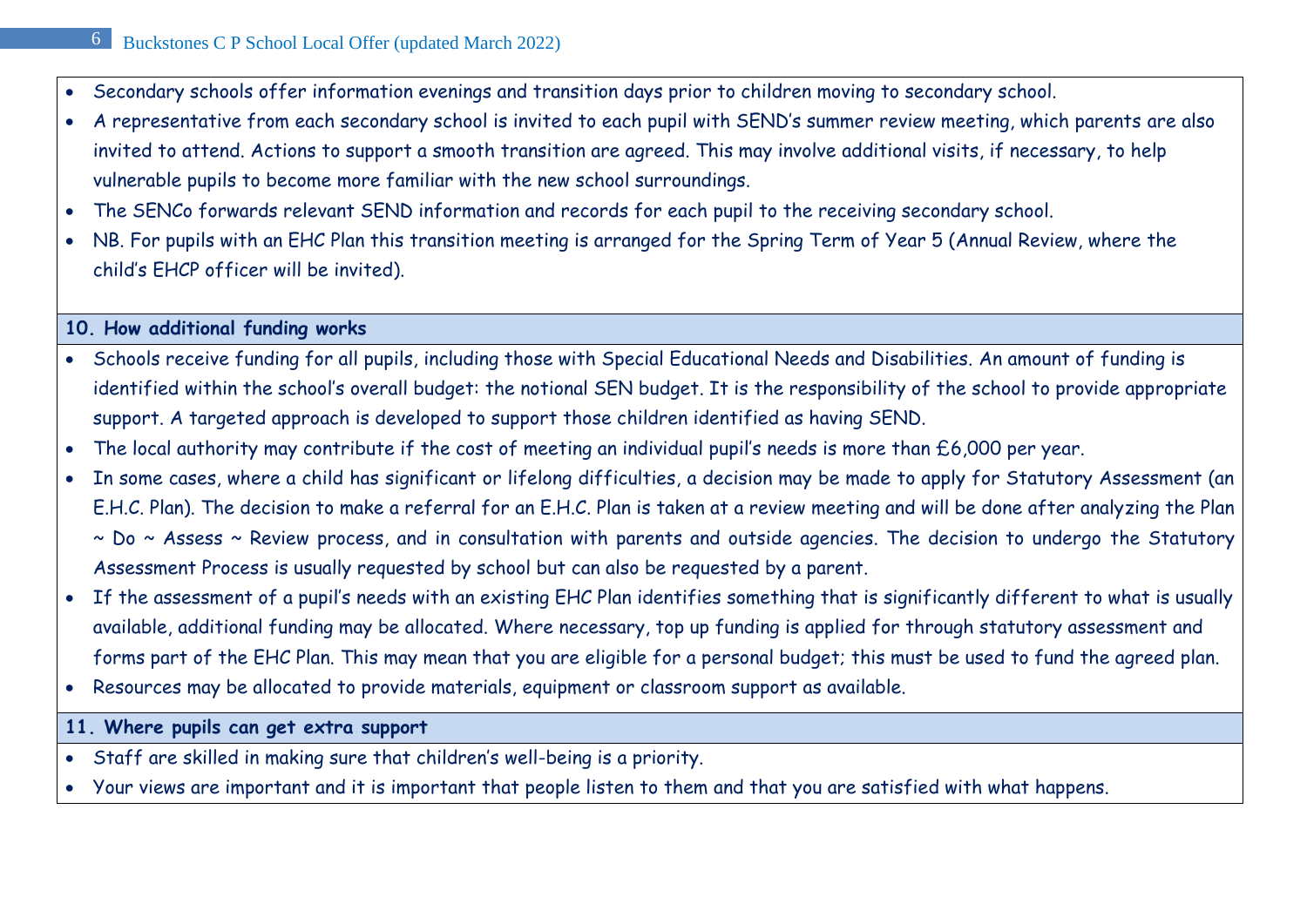• In school, all staff are here to support you and your child. They will follow up any concerns and with the SENCo, will ensure that your views are taken into account and that any concerns are acted upon.

**12. Where parents/carers can get extra support**



- Our 'open door' policy means that parents can contact school to arrange to meet with members of staff to discuss any issues.
- We actively encourage home-school links. In addition to welcome meetings, information evenings, parents' evenings, review meetings and annual reports, parents can also communicate more informally e.g. via phone calls or sending a note into school.
- Advice from school can be sought if parents wish to speak to specialist advisors regarding the support they need e.g. Early Help.



#### [www.pointoldham.co.uk](http://www.pointoldham.co.uk/)

• In Oldham we have a parent/carer forum, which is called POINT (Parents of Oldham in Touch). This is an umbrella organisation for all parents and carers of children & young people with Special Educational Needs, disabilities and complex medical needs.

> Oldham's Local Offer is an online resource for children and young people with O special educational needs and disabilities (SEND) aged 0-25 and their families Oldhan

- Oldham Council also have their own Local Offer:
- [https://www.oldham.gov.uk/info/200368/children\\_and\\_young\\_people\\_with\\_special\\_educational\\_needs\\_and\\_disabilities](https://www.oldham.gov.uk/info/200368/children_and_young_people_with_special_educational_needs_and_disabilities)

**13. What to do if you are not satisfied with a decision or what is happening (for parents)**

• Your first point of contact is always the person responsible – this may be the class teacher, the SENCo or the Head teacher. Explain your concerns to them first.